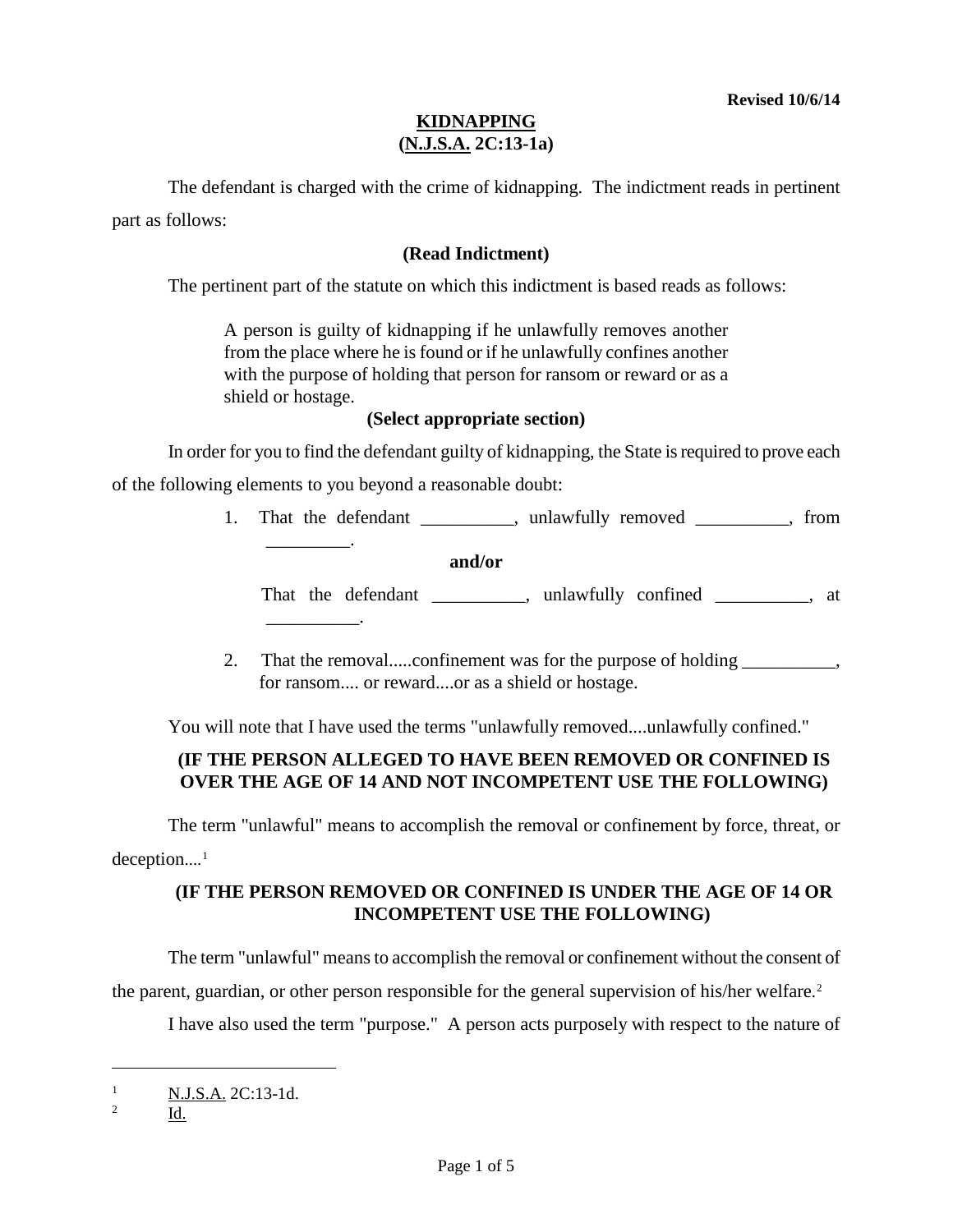his/her conduct or a result of his/her conduct if it is his/her conscious object to engage in conduct of that nature or to cause such a result, that is, if the person means to do what he/she does or to cause such a result. A person acts purposely with respect to the attendant circumstances if he/she is aware of the existence of such circumstances, or he/she believes or hopes that they exist. "With purpose," "designed," "with design" or equivalent terms have the same meaning.<sup>[3](#page-1-0)</sup>

The nature of the purpose with which the defendant acted towards the victim is a question of fact for the jury to decide. Purpose is a condition of the mind which cannot be seen, and can only be determined by inference drawn from the defendant's conduct, words or acts as they have been presented in the evidence you have heard and seen in this case. It is not necessary that the State produce a witness or witnesses to testify or the defendant stated, for example, that his/her purpose in ... removing \_\_\_\_\_\_\_\_\_, (and/or) confining was for ransom or reward or as a shield or hostage.

### **(Select appropriate section)**

It is within the power of the jury to find that the proof of purpose has been furnished beyond a reasonable doubt by inferences which you may draw from the nature of the acts and the circumstances surrounding the conduct under investigation as they have been presented in the evidence you have heard and seen in this case.

The statute defines the crime of kidnapping in part by using the words "unlawfully removing a person from where (he/she) is found." First you must understand that the unlawfulness of removing a person from where (he/she) is found, that is, where the victim happened to be at the moment of the unlawful removal, does not depend upon the distance a victim is moved.

In other words, the unlawful removal to any specific location or of a specific distance is not necessary to the offense so long as the removal was unlawful, that is, ....accomplished by force, threat, or deception, ...accomplished without the consent of parent, guardian or other person responsible for the general supervision of his welfare ... and for the purpose of gaining ransom or reward or using the victim as a shield or hostage.

The statute further defines the crime of kidnapping as the unlawful confinement of a person. The confinement need not be for a specific period of time so long as the confinement was

i<br>I

<span id="page-1-0"></span><sup>3</sup> N.J.S.A. 2C:2-2b.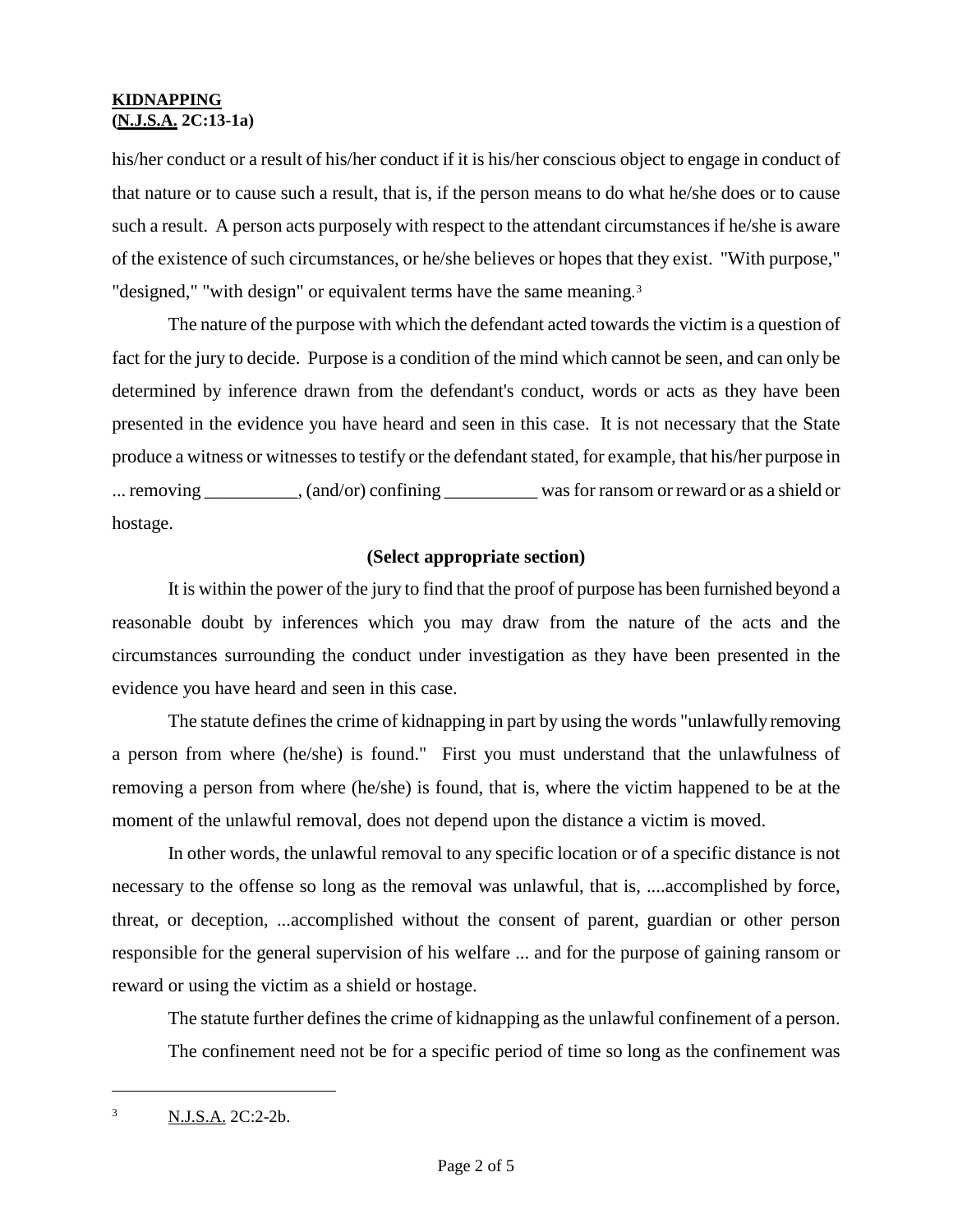unlawful, that is, ... accomplished by force, threat, or deception, ... accomplished without the consent of a parent, guardian, or other person responsible for the general supervision of (his/her) welfare ... and for the purpose of gaining ransom or reward or using the victim as a shield or hostage.

#### **(Select appropriate section)**

You will note that I have also used the words ransom, reward, shield and hostage.

Ransom is defined as the money, price, or consideration paid or demanded for redemption of a captive person, that is, a payment to secure the release of the captive person. [4](#page-2-0)

Reward under the circumstances of this case is not limited to a thing of monetary value, but can include a benefit to the kidnapper.

One used another person as a shield when by force he/she places that person in a position of danger in order to protect himself/herself. [5](#page-2-1)

Hostage implies the unlawful taking, restraining, or confining of a person with the intent that the person confined be held as security to ensure that a third person either performs some action or refrains from performing some action. [6](#page-2-2)

#### **[CHARGE WHEN FIRST DEGREE KIDNAPPING ALLEGED]**

If you find that the State has proven beyond a reasonable doubt that the defendant committed the crime of kidnapping, you must go on to determine whether the State has also proven beyond a reasonable doubt that he/she knowingly harmed \_\_\_\_\_\_\_\_ or knowingly did not release \_\_\_\_\_\_\_\_ in a safe place prior to his/her apprehension.<sup>[7](#page-2-3)</sup> The "harm" component can include physical, emotional or psychological harm.[8](#page-2-4) If the State is contending that the victim suffered emotional or psychological harm, it must prove that the victim suffered emotional or psychological harm beyond that inherent in a kidnapping. That is, it must prove that the victim suffered substantial or enduring emotional or psychological harm."<sup>[9](#page-2-5)</sup> In this case, the State alleges that defendant [describe conduct

i

<span id="page-2-0"></span><sup>4</sup> Black's Law Dictionary, 4th Ed. (West 1968).

<span id="page-2-1"></span><sup>&</sup>lt;sup>5</sup> State v. Canola, 73 N.J. 206 (1977); State v. Kress, 105 N.J. Super. 514 (L. Div. 1969).

<span id="page-2-2"></span><sup>6</sup> State v. Littlefield, 389 A.2d 16 (Me. 1978); State v. Lee, 234 S.E. 2d 482 (N.C. App. 1977); State v. Crump, 484 P2d 329 (N.M. 1971).

<span id="page-2-3"></span><sup>&</sup>lt;sup>7</sup> State v. Sherman, 367 <u>N.J. Super.</u> 324, 330-331 (App. Div. 2004), <u>certif. denied</u>, 180 <u>N.J.</u> 356 (2004).

<span id="page-2-4"></span> $\frac{8}{29}$  Sherman, 367 N.J. Super. at 331.

<span id="page-2-5"></span>See Sherman, 367 N.J. Super. at 330.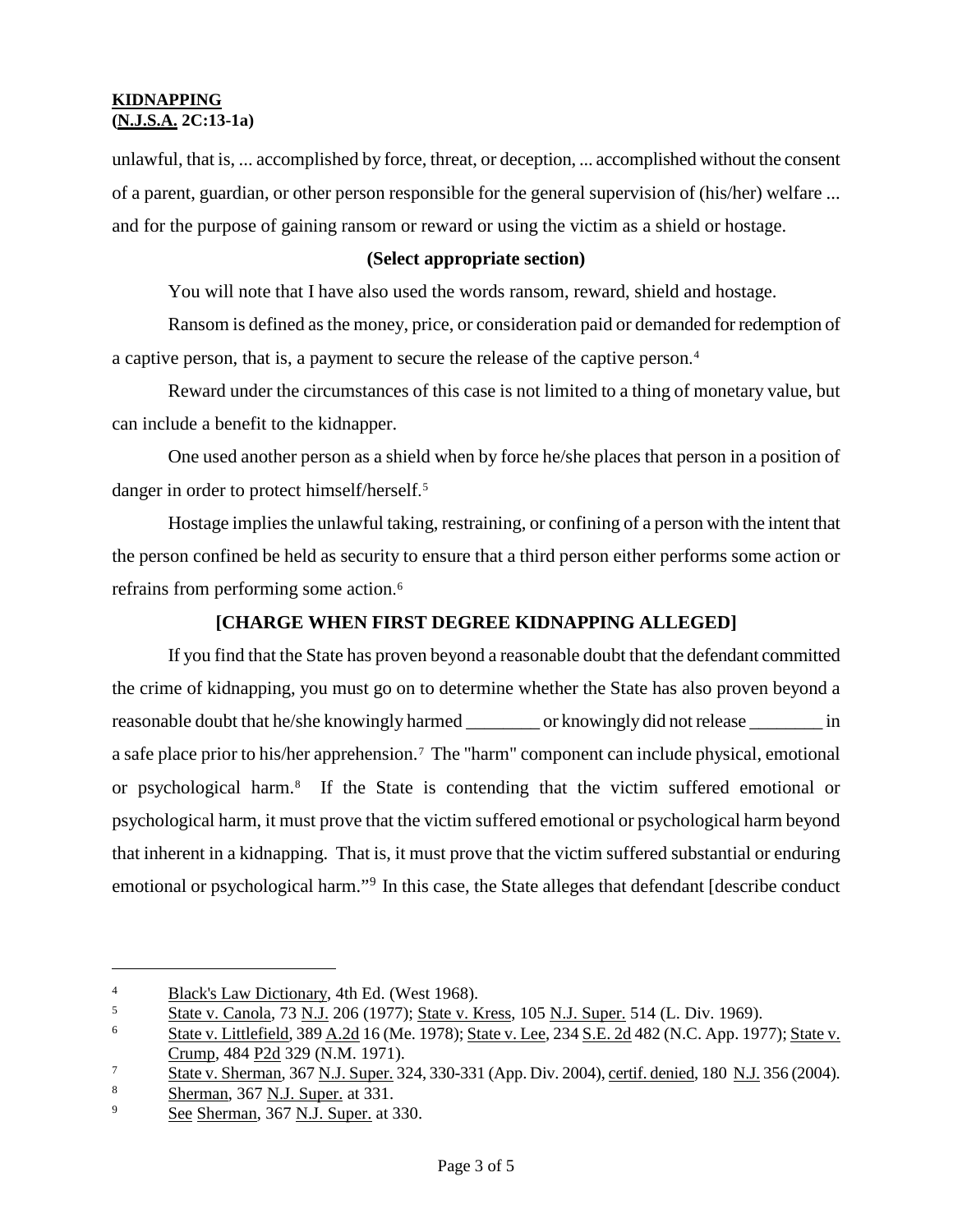i<br>I

allegedly constituting harm[10](#page-3-0) or release in an unsafe place]. **[INCLUDE WHEN APPROPRIATE**: On the other hand, defendant contends that \_\_\_\_\_\_\_\_.]

In order to determine whether the victim was released in a safe place, you must examine the totality of the circumstances and evaluate the evidence presented at trial in its entirety. You may consider the following:

- (1) age of the victim and any other physical or mental condition of the victim;<sup>[11](#page-3-1)</sup>
- (2) the location, the conditions of the area, and the time of the release;
- (3) the circumstances surrounding the release; and
- (4) any other circumstances that occurred or existed surrounding the release.

A person acts knowingly with respect to the nature of his/her conduct or the attendant circumstances if he/she is aware that his/her conduct is of that nature, or that such circumstances exist, or he/she is aware of a high probability of their existence. A person acts knowingly with respect to a result of his/her conduct if he/she is aware that it is practically certain that his/her conduct will cause such a result. "Knowingly," "with knowledge," or equivalent terms have the same meaning.

Knowledge is a condition of the mind which cannot be seen and can only be determined by inferences from conduct, words or acts. A state of mind is rarely susceptible of direct proof, but must ordinarily be inferred from the facts. Therefore, it is not necessary, members of the jury, that the State produce witnesses to testify that an accused said he/she had a certain state of mind when he/she engaged in a particular act. It is within your power to find that such proof has been furnished beyond a reasonable doubt by inference which may arise from the nature of his/her acts and his/her conduct, and from all he/she said and did at the particular time and place, and from all of the

<span id="page-3-0"></span><sup>&</sup>lt;sup>10</sup> "We conclude that the 'harm' component of the unharmed release provision contained in N.J.S.A. 2C:13-1c[1] focuses on the conduct of the kidnapper during the purposeful removal and holding or confining of the victim, as distinguished from the type of harm inherent in every kidnapping." Sherman, 367 N.J. Super. at 330.

<span id="page-3-1"></span>In State v. Johnson, 309 N.J. Super. 237, 265 (App. Div.), certif. denied, 156 N.J. 387 (1998), the defendant carjacked a mother and her three-year-old daughter, then put the daughter out of the car before driving off with and subsequently robbing, raping, and killing the mother. The Appellate Division held that the jury properly found "that separating an upset, crying three year old child from her distraught mother and leaving her near the bushes of a closed day care center after 9 p.m. on a rainy November night hardly constitutes leaving her in a 'safe place.'"